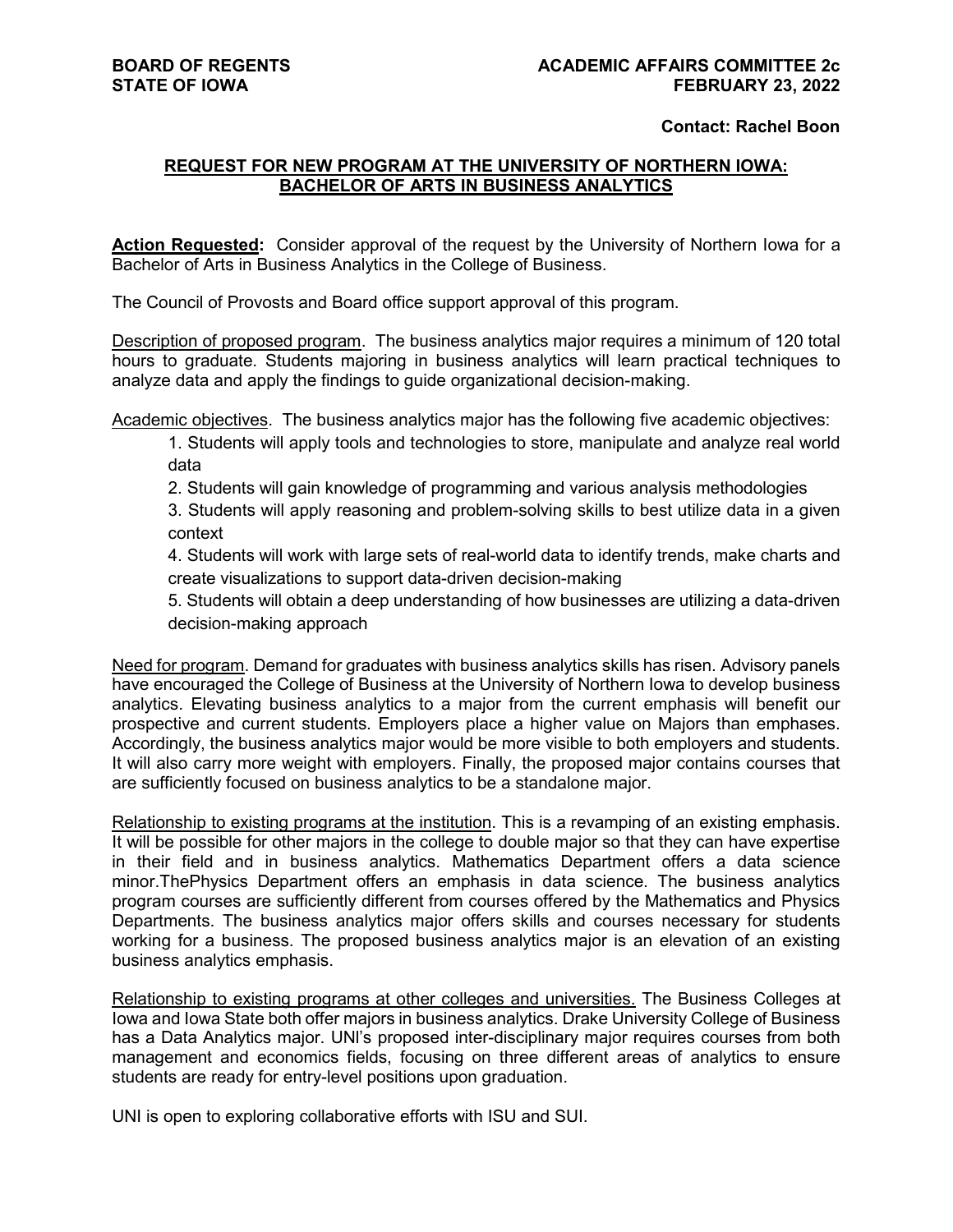Resources to establish a high-quality program. UNI College of Business is an appropriate place to provide a major in Business Analytics because of our faculty commitment, student engagement and connections with Iowa companies that want to hire our students. Faculty in this program get to know the students well and create relationships with them to foster learning, help with finding an internship or full-time job and have long-term relationships. UNI College of Business gets its students ready to enter the workforce. Moreover, the proposed business analytics major is an elevation of an existing business analytics emphasis.

Student demand. Current students interested in the business analytics emphasis will become the main source of the proposed business analytics major. In addition, students interested in double majoring would find the inter-disciplinary nature of the proposed business analytics major very attractive.

Workforce need/demand. According to the Bureau of Labor Statistics, the national demand for Business Analysts is projected to grow 14% by 2030, much faster than the average for other occupations. The median salary for a Business Analyst is over \$85,000. (https://www.bls.gov/ooh/business-andfinancial/management-analysts.htm)

Funding and Cost. Since this is moving from an established emphasis to a major, no new financial resources are needed except for changes to marketing information. The College of Business will spend a small amount for marketing information used in recruitment.

|        | <b>Total Costs</b> |  |  |  |
|--------|--------------------|--|--|--|
| Year 1 | \$2,000            |  |  |  |

Projected student enrollment.

|               | $\sqrt{4}$ | v o   | V2<br>w | V4     | VĘ     | VQ     | $\rightarrow$ |
|---------------|------------|-------|---------|--------|--------|--------|---------------|
| Undergraduate | 75-80      | 80-85 | 85-90   | 95-100 | 95-100 | 95-100 | 95-100        |

Accreditation. The business analytics major will be part of the College of Business reaccreditation process with AACSB in 2025.

Evaluation plan. This program will be evaluated in accordance with the university's academic program review schedule and policies. The financial viability of the program will be assessed annually.

Date of implementation. Summer 2022.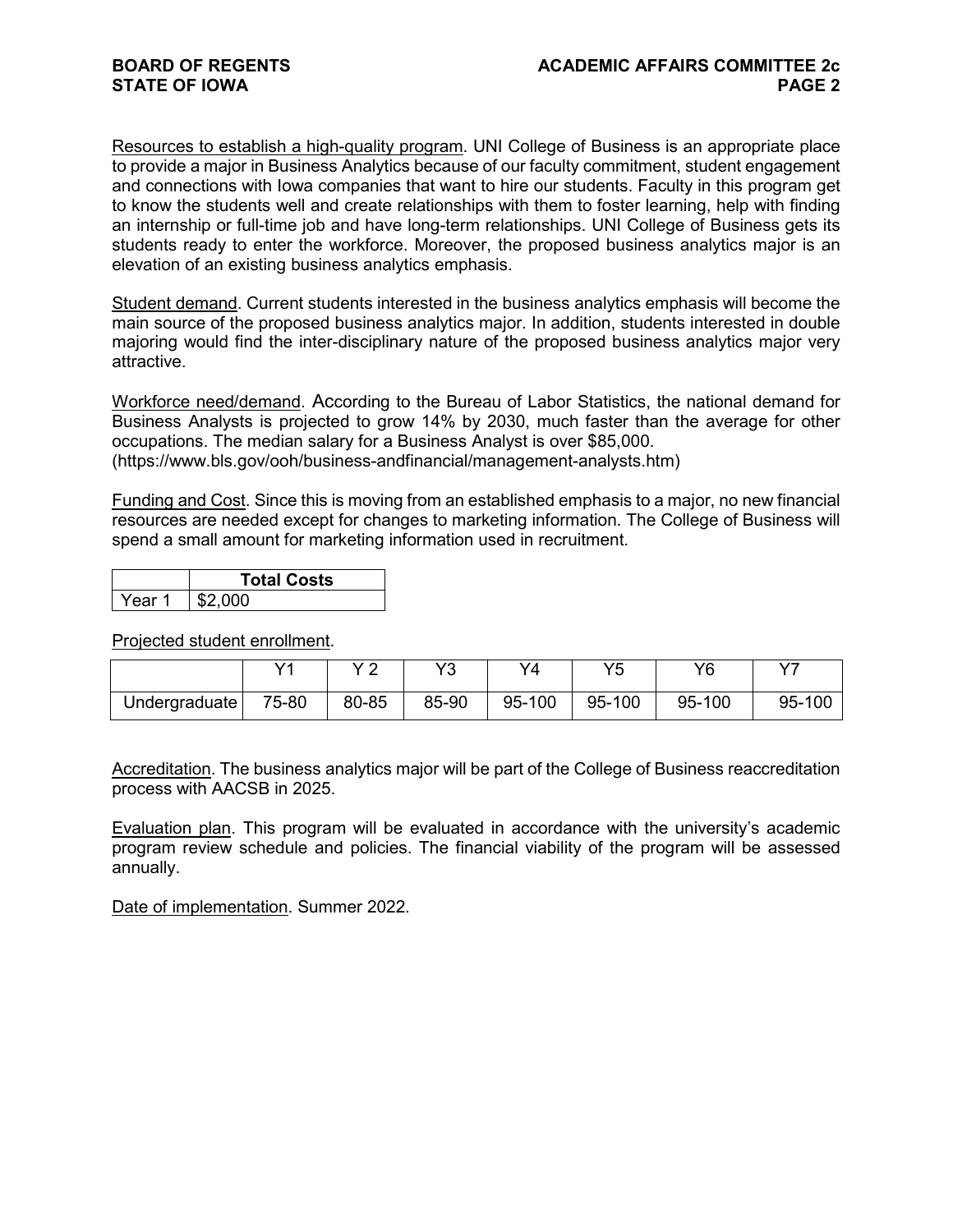#### **Letters of Support**



Robert H. Cox Dean's Suite 2200 Gerdin Business Building 2167 Union Drive Ames, Iowa 50011-2027 515 294-2422 FAX 515 294-6060 www.ivybusiness.iastate.edu

March 30, 2021

Leslie K. Wilson, Dean College of Business Administration University of Northern Iowa

Dear Leslie,

I am writing to offer our support for your proposed curricular change that will move your current undergraduate Business Analytics Emphasis and the Management Information Systems (MIS) Emphasis to two separate standalone majors.

At the Ivy College of Business we are pleased to see the business analytics major growing and showing robust enrollment without negatively affecting the more established MIS major. Based on our own experience, I am confident that this change will help drive your enrollment as well.

I strongly agree with you that there is a market for business analytics talent, and I wish you the best in this important endeavor.

Sincerely,

David P. Spalding Raisbeck Endowed Dean